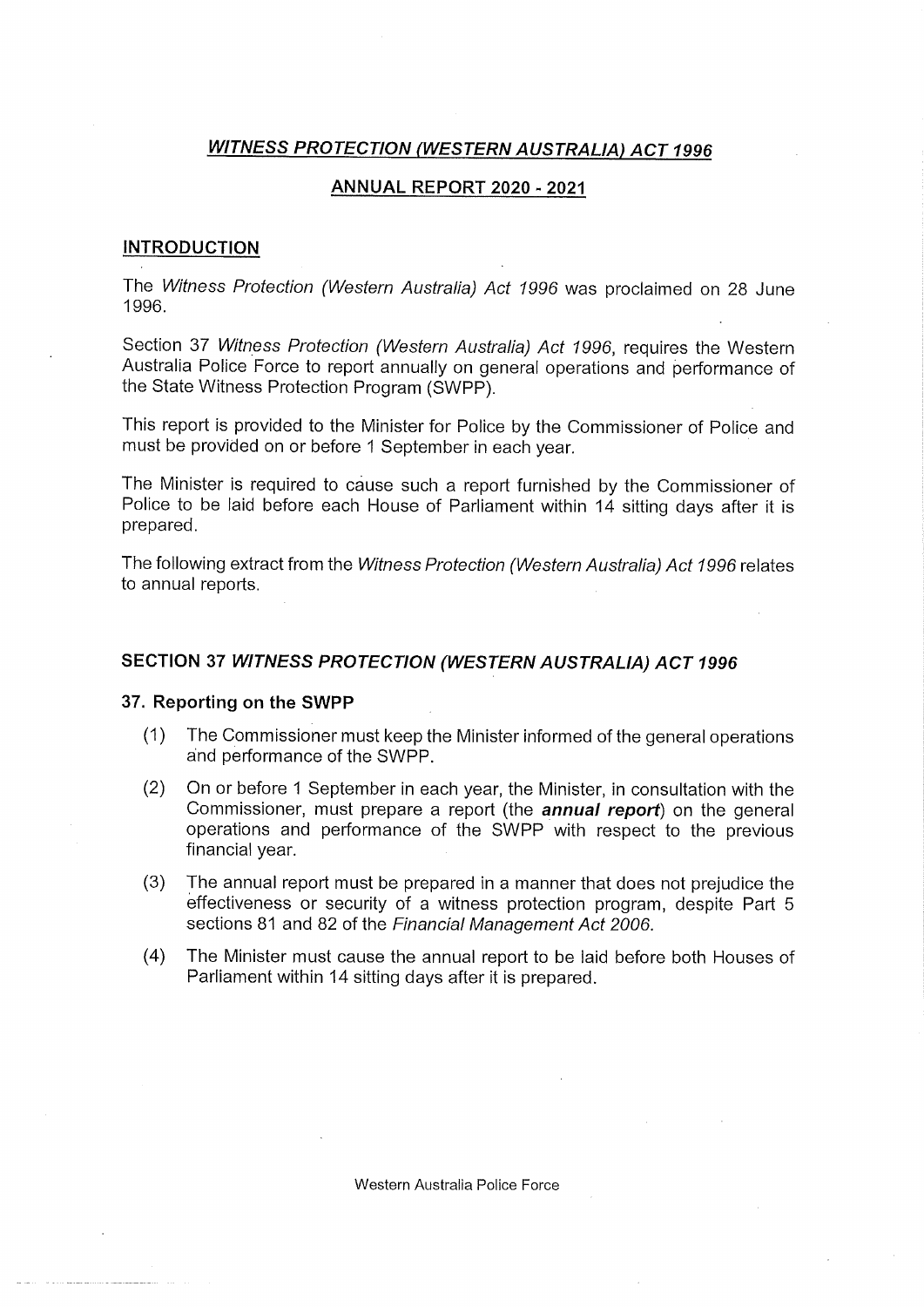The table below relates to the relevant statistics applicable to the general operations and performance of the SWPP.

| <b>STATISTICAL DATA</b>                                                                                                     |                  |
|-----------------------------------------------------------------------------------------------------------------------------|------------------|
| 1. Total number of formal referrals (defined by a formal interview<br>and offer of witness protection), including children. | 33               |
| 2. Total number of formal operation referrals that progressed to<br>the State Witness Protection Program Committee (SWPPC). | $\bf{0}$         |
| 3. Total number of referrals that were assessed for the SWPP<br>(signed an interim MOU - security operations commenced).    | 4                |
| 4. Number waiting to be progressed to the SWPP.                                                                             | 1                |
| 5. Total number of formal referrals relating to crimes of Family<br>Violence.                                               | 10               |
| 6. Total number of formal referrals relating to crimes of Family<br>Violence with an organised or gang crime association.   | $\boldsymbol{2}$ |
| 7. Total number of formal referrals relating to Organised Crime<br>and other matters.                                       | 21               |
| 8. Total number of active operations in the SWPP as at 30 June<br>2021.                                                     | 6                |
| 9. Number of SWPP participants who voluntarily terminated from<br>the SWPP during the reporting period.                     | $\mathbf{2}$     |
| <b>GENDER DATA</b>                                                                                                          |                  |
| Total number of males protected (including children) during period.                                                         | 5                |
| Total number of females protected (including children) during period.                                                       | $\overline{7}$   |
| Total number of current participants (including children) at 30 June<br>2021.                                               | 8                |
| <b>RESOURCING</b>                                                                                                           |                  |
| Staff gender ratio Case Officers (% of female sworn officers).                                                              | 33%              |
| Budget Expenditure (not required to be reported on).                                                                        | N/A              |